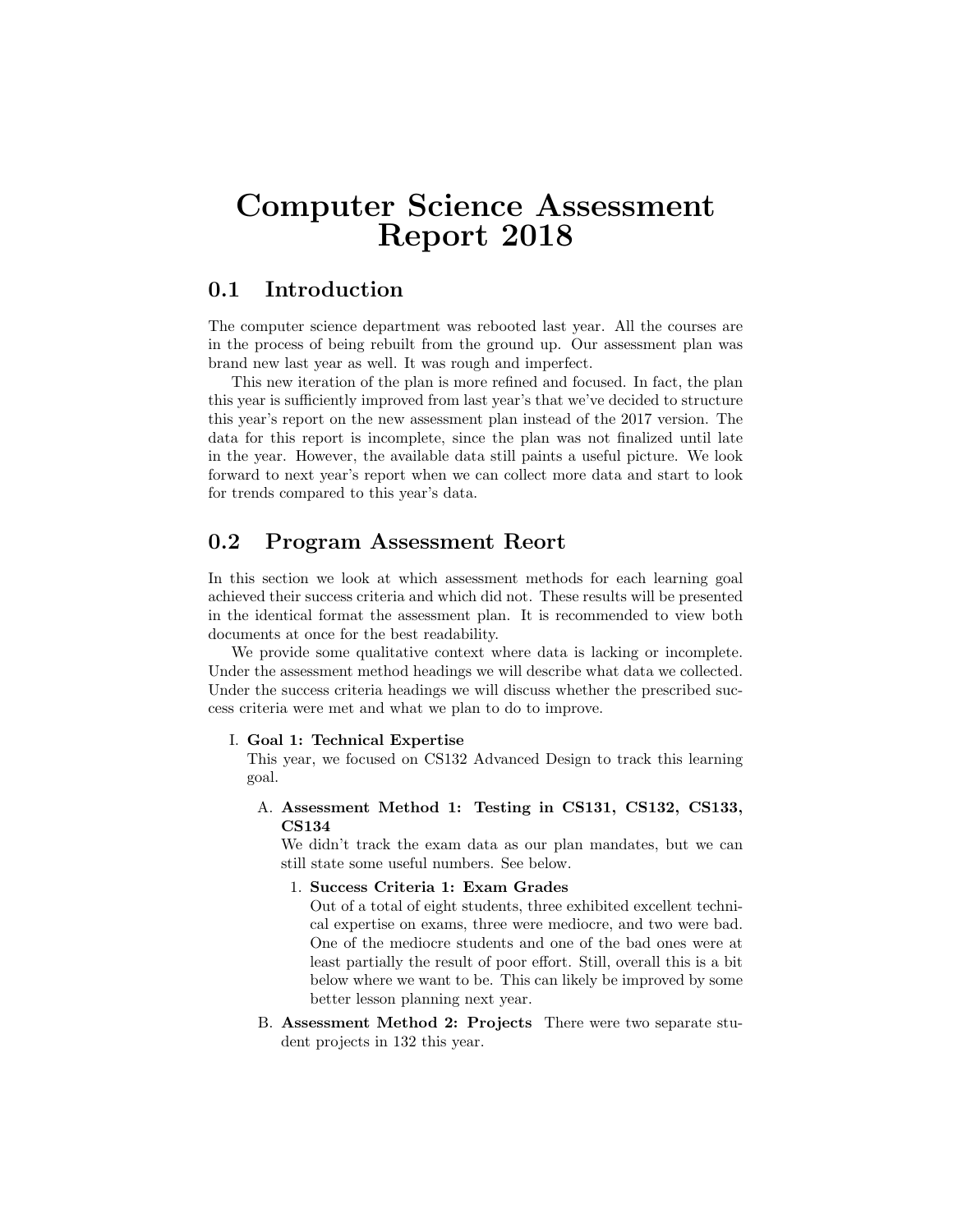- 1. Success Criteria 1: Project Grades Due to the overhaul of our assessment plan, the projects this year were not graded according to the required rubrics described in the plan. However, the breakdown of qualitative performance was identical to that of the exam performance: three good, three mediocre and two bad. Again, this can likely be improved by some better lesson planning next year.
- C. Assessment Method 3: Performance on External Coding Apps The students in CS23 Object Oriented Programming were introduced to CodeWars late in the spring semester.
	- 1. Success Criteria 1: Tracking Progress It was too late to actually track progress, but a handful of students started using the apps eagerly. This is a good sign for our prospects of future engagement.
- II. Goal 2: Design Expertise We used CS132 for this learning goal as well.
	- A. Assessment Method 1: Projects As mentioned above, there were two projects assigned in CS132.
		- 1. Success Criteria 1: Project Grades Again, the projects this year were not graded according to the required rubrics described in the plan. Qualitatively, out of the eight students, there were four good, three mediocre, and only one bad. Design expertise didn't seem to be as much of a challenge for this group as technical expertise.

#### III. Goal 3: Theoretical Knowledge

- A. Assessment Method 1: Grades in Discrete Mathematics, Algorithms, and Linear Algebra. We used Discete Mathematics for this assessment method.
	- 1. Success Criteria 1 The average grade in the course was 2.9, or barely below a B. According to this success criteria as described our assessment plan, this is a failure. We might have to re-think this success criteria because some of the lower achieving students weren't computer science students, which skewed the outcome.
- A. Assessment Method 2 Qualitative Professorial Observation We used CS233 object oriented programming for this one.
	- 1. Success Criteria 1: Theoretical knowledge was pretty good in this class. As a concrete example, I would say that all but two or three out of twelve students had recursion more or less at their fingertips.

#### IV. Goal 4: Student Buy-In